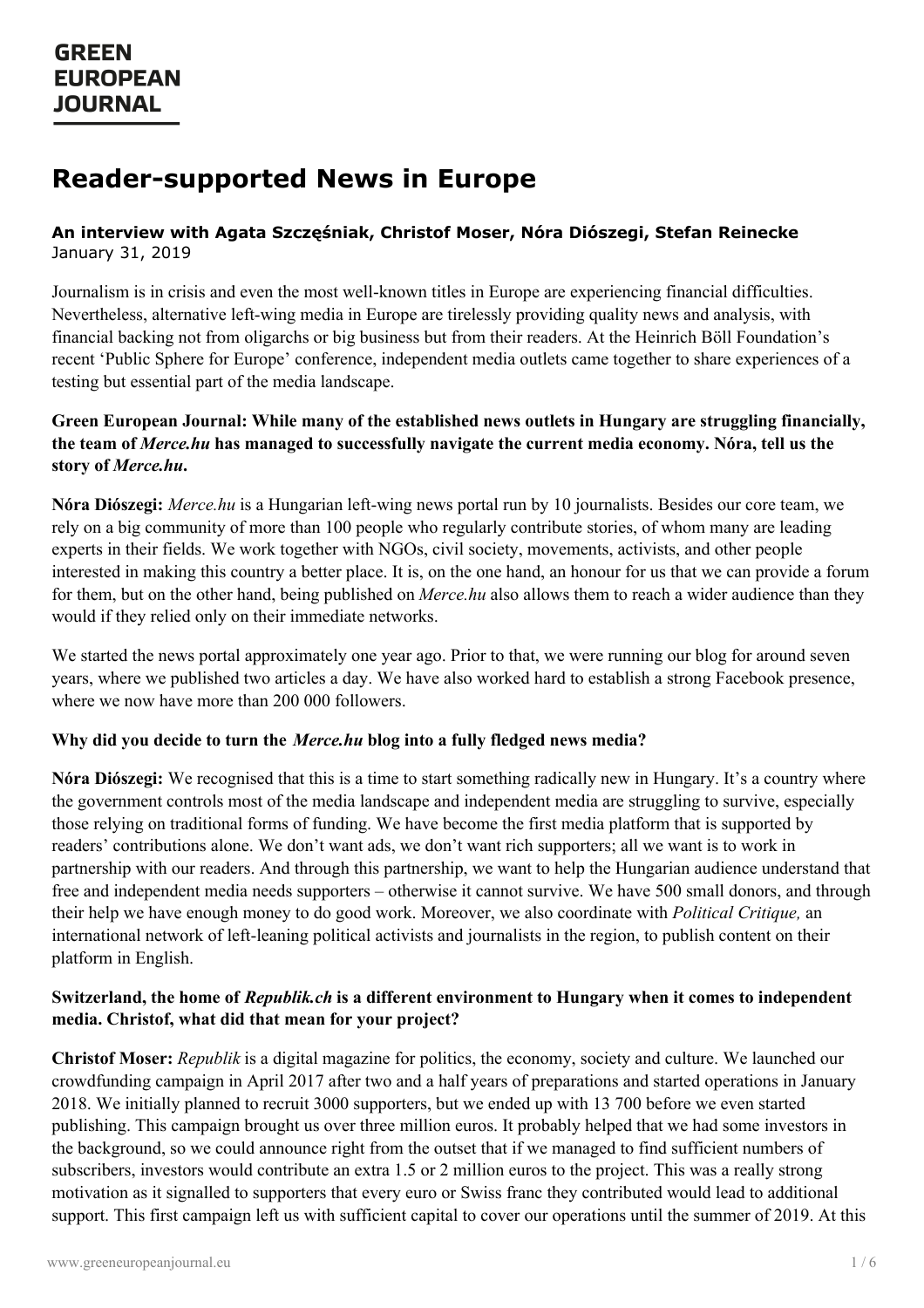point, we are also working on renewing subscriptions, trying to convince the people who joined us at the beginning to stay with us.

#### **What are the most important lessons from** *Republik's* **campaign?**

**Christof Moser:** The circumstances helped us a lot. While many other online start-ups launch their first campaign on a third-party crowdfunding platform, we did it on our own websites. This means that supporters don't have to re-register their data when renewing their subscriptions, as they have already done so on our website when donating to our first campaign. This way we will retain far more of our initial supporters. We were also quite 'lucky' with timing. As people hear more and more about the threat posed by politicians like Donald Trump, Marine Le Pen, and Victor Orbán, it gets easier to convince them to contribute to a free and independent press. The hype around the time of our launch meant that got support from some people who liked the idea, but didn't even look at our product. Some people also thought that we were going to be a regular daily newspaper and were disappointed that we offer long reads instead of short articles with daily relevance. This is why we are aiming to retain 66 per cent of our initial backers.

As people hear more and more about the threat posed by politicians like Donald Trump, Marine Le Pen, and Victor Orbán, it gets easier to convince them to contribute to a free and independent press – Christof Moser

But overall, we have had a really good experience. 85 per cent of our readers visits the page at least once a week and 40 per cent visit every day – an impressive number considering we publish one to three articles a day. We have permanent contact with our readers who tell us what they do and don't like, and what they would be interested in seeing. We don't analyse data as the younger generation is very conscious about the information available about them online and don't like to see others make money out of it. We prefer to be in a dialogue, and it works.

### **Similarly to** *Merce***,** *Oko.press* **in Poland operates inside an 'illiberal democracy' where the government is hostile to the free press. Agata, what do you offer your readers?**

**Agata Szczęśniak:** *OKO.press* is a non-profit, investigative journalism and fact-checking project created to preserve freedom of speech and secure the availability of information in Poland. We were launched in 2016 and are financed 80 percent by our readers, meaning we manage to gather 35 000 euros per month from the people who read our content. Out of this money, we employ 15 journalists and cooperate with a number of freelancers.

At the beginning, we had some outside help from two big newspapers, *Polityka* and *Gazeta Wyborcza*, which collected money to help us start our project. This was enough to launch the website but we knew right from the outset that we needed to work on a functioning business model to be able to successfully operate in the future. For now, it works, in part because our readers know that the current political situation requires them to contribute financially to the independent press. But it is not just about the cause; it is also about the content, and it wouldn't work if we didn't provide quality journalism. We are, for example, seen as the news outlet most actively and closely reporting the protest movement in Poland.

### **Can you tell us more about your fundraising efforts?**

**Agata [Szczęśniak](https://www.greeneuropeanjournal.eu)**: Last year we hired a fundraiser who used to work for Amnesty International to write our fundraising strategy, and we journalists are also all engaged in fundraising. In traditional journalism models, there is a wall between a media operation's news and financial department; the only time journalists have to think about finances is once a month, on pay day. Our journalists know where the money comes from and actively work to earn it. This year, we ran a campaign called 'a day without an eye' ('oko' means 'eye' in Polish). We didn't publish any new articles on our website for a whole day. Instead, the journalists were in real-time discussion with the readers. It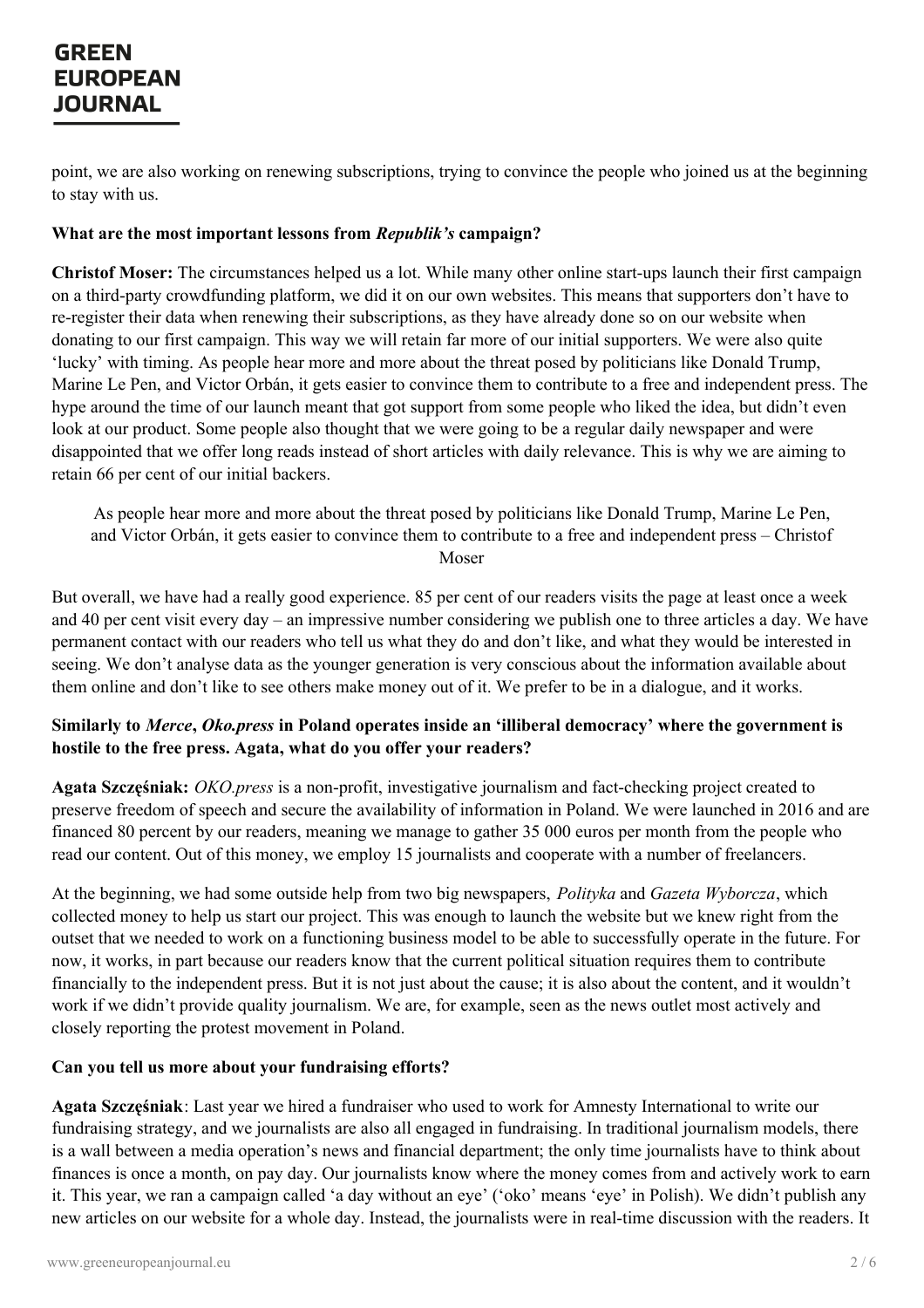was a great success: in just one day we collected an average month's earnings and doubled the number of our supporters.

### The German Taz has a much longer history than the previously discussed outlets and is still published in a **paper format. Stefan, how do you fit into this round-up of media start-ups?**

**Stefan Reinecke:** Our origins trace back to the so-called German Autumn of 1977, when the German state imposed a news blackout due to the kidnapping of Hanns Martin Schleyer, the president of the Confederation of the German Employers' Association. We were a project of the radical Left, and the way we launched our newspaper was as close as it could have been to modern-day crowdfunding. We aimed to sell 10 000 subscriptions for a newspaper which didn't even exist at that point. Once we had 7000, we said "Let's just start it."

digitalisation is a race against the clock; we need to find new ways to market our digital product. – Stefan Reinecke

Our history was full of ups and downs. There was a short peak in 1989 after the fall of the Berlin Wall, which happened in the immediate neighbourhood of our office building. For a short time, we managed to sell 100 000 copies of the so-called *Eastern Taz*. But by 1992 we were almost bankrupt, and we had to seriously rethink how to go forward. The journalists thought the best solution would be to bring in an outside investor, but fortunately the rest of the employees of our publishing house had a better idea: to form a cooperative. Today, this cooperative has 18 000 members who support us and play a very important role in our financial sustainability.

### There is one source of funds that none of you have mentioned. Why don't you put up a paywall to secure the **necessary revenues?**

**Stefan Reinecke:** Because we don't believe it would work. Of course it's a problem, as we are now selling papers at newsstands that contain articles which are available for free online. It puts serious limits on our financial model. On the other hand, we are running a permanent, donation-based campaign which helped us gather 1 million euros last year. We are the only German news outlet that successfully manages to collect donations. We know that there are challenges for the future: two thirds of our income still come from print sales, while the print readership is constantly shrinking. In this sense, digitalisation is a race against the clock; we need to find new ways to market our digital product.

**Nóra Diószegi:** In our case, the answer to not putting up a paywall is simple. There are 4 million people in Hungary who live in extreme poverty and we believe that they should also have the chance to access our articles. Otherwise, we cannot have a common understanding on how to change the system. This is also the reason why, in March 2019, we would like to start a monthly print version of *Mérce* to reach even more of them.

**Agata Szczęśniak**: Our work shouldn't be limited to only those who can afford it: it's too important. We are laying the grounds for democracy in Poland and, for the limited amount of financial support it could gather, a paywall would severely restrict our readership.

**Christof Moser:** I am a leftist myself, but I have nothing against paywalls. Journalism costs money. By our calculations, to reliably produce articles we would need around 200 euros a year from each of our readers. But we have a [component](https://www.greeneuropeanjournal.eu) in our model that allows everyone to pay only as much as they can afford, even if it's just 5 euros. Our subscribers can also decide to be generous: they can share the articles with others on Facebook or Twitter where it becomes freely accessible. This is a model that we saw at *De Correspondent*, and in our case, it works quite well.

#### **What do you think of relying on the state or on private donors as supporters of your work?**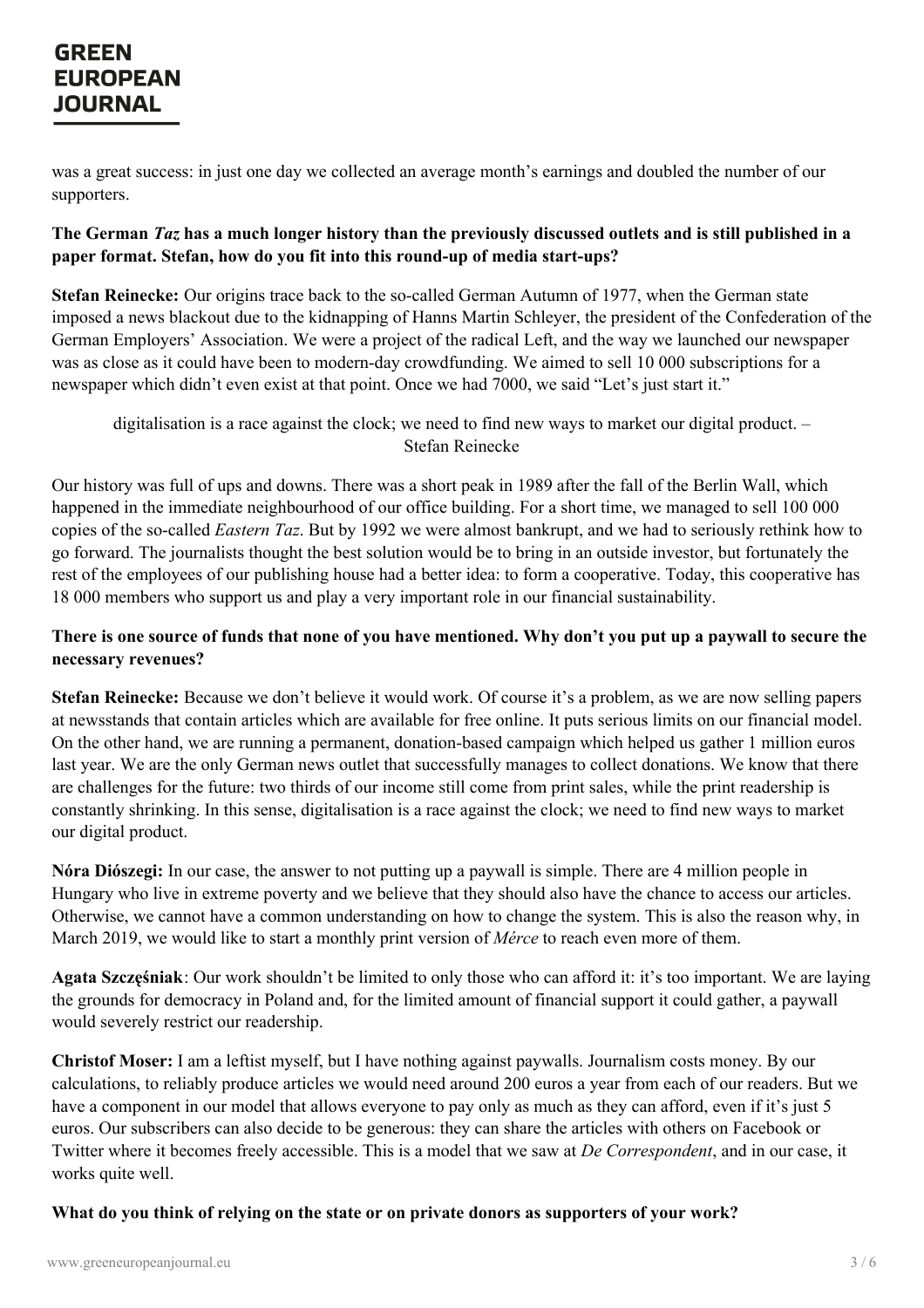**Christof Moser:** In Switzerland, a number of wealthy people give away money for philanthropic causes – this is definitely one of the advantages of the country. You can find foundations for all kinds of cultural issues; but for some reason journalism is not yet their focus. It's a shame, as it would be really helpful to find such a donor for future financing.

**Agata Szczęśniak**: In *OKO.Press,* we are happy to rely on private supporters, but we argue first and foremost for the importance of reader contributions as everybody needs to know that quality journalism cannot work without contributions from the readers. Some form of state funding could, in theory, also help keep the public sphere free and accessible; but in the case of a state like the Polish one, with authoritarian tendencies, this form of funding is not on option. Instead, one could argue for the importance of some form of European funding, as we are surrounded more and more by a European public sphere, in which we are all subject to similar issues and challenges.

We are laying the grounds for democracy in Poland and, for the limited amount of financial support it could gather, a paywall would severely restrict our readership. – Agata Szczęśniak

**Nóra Diószegi:** We made a conscious decision when we launched *Merce.hu*: we don't accept support from political parties or oligarchs. Today in Hungary, state support comes hand in hand with the requirement to produce propaganda for the government – it is obvious that we are not willing to accept that kind of money. But even if the state wasn't captured, we wouldn't want to rely on this form of funding as it would run the risk of making us dependent. The same applies for grants. There are already set conditions for the application and we don't want to tweak our content to comply with the requirements of a potential donor. Not to mention that applying for grants takes a lot of time and energy that we would rather invest in our content. We are therefore sticking with the support of our readers, and as the experience of the past year shows, it is worth it.

**Stefan Reinecke:** The German state does not finance newspapers and I don't think it makes sense to change this practice – except in some form of a tax break. We received state support to build our new offices and, as a company in Germany, we also receive some state support to create workplaces, but it would be really hard to work for a democratic public sphere if we were dependent on direct state subsidies to run our daily news operations. It would create dependencies and I really don't want a situation in Germany in which some minister can call an editor-in-chief and threatens to cut the paper's funding if the journalists don't tone down their critique.

#### **Do you have sufficient capacities to produce your own investigative articles?**

**Agata Szczęśniak**: We have three people who are part of a small investigative team led by a very experienced journalist. They have, among others, written some stories about paedophilia in the Catholic Church that have made a major impact. These texts are of course very costly, and they are not even the ones that bring us the most readers, and therefore I cannot envision in Poland a news outlet focusing exclusively on investigations. But in a mix it works quite well.

**Christof Moser:** We have done lots of these kinds of stories. We are currently planning a big investigative story which is the product of long and extensive research – three journalists have worked on it for two months. We were also quite lucky, because right after our launch we broke a story about a cartel in the construction industry, which was then [covered](https://www.greeneuropeanjournal.eu) by a number of newspapers, and even made it to the evening news. That helps us get some extra visibility. But even in the case of investigations, we find it important to tell interesting stories as readers don't like it to be confronted with dry facts.

**Nóra Diószegi:** *Merce* covers five main topics: education, healthcare, workers' rights, women's rights, and social issues. Each day we publish at least two, if not three, longer pieces (interviews, reports, analyses, and opinion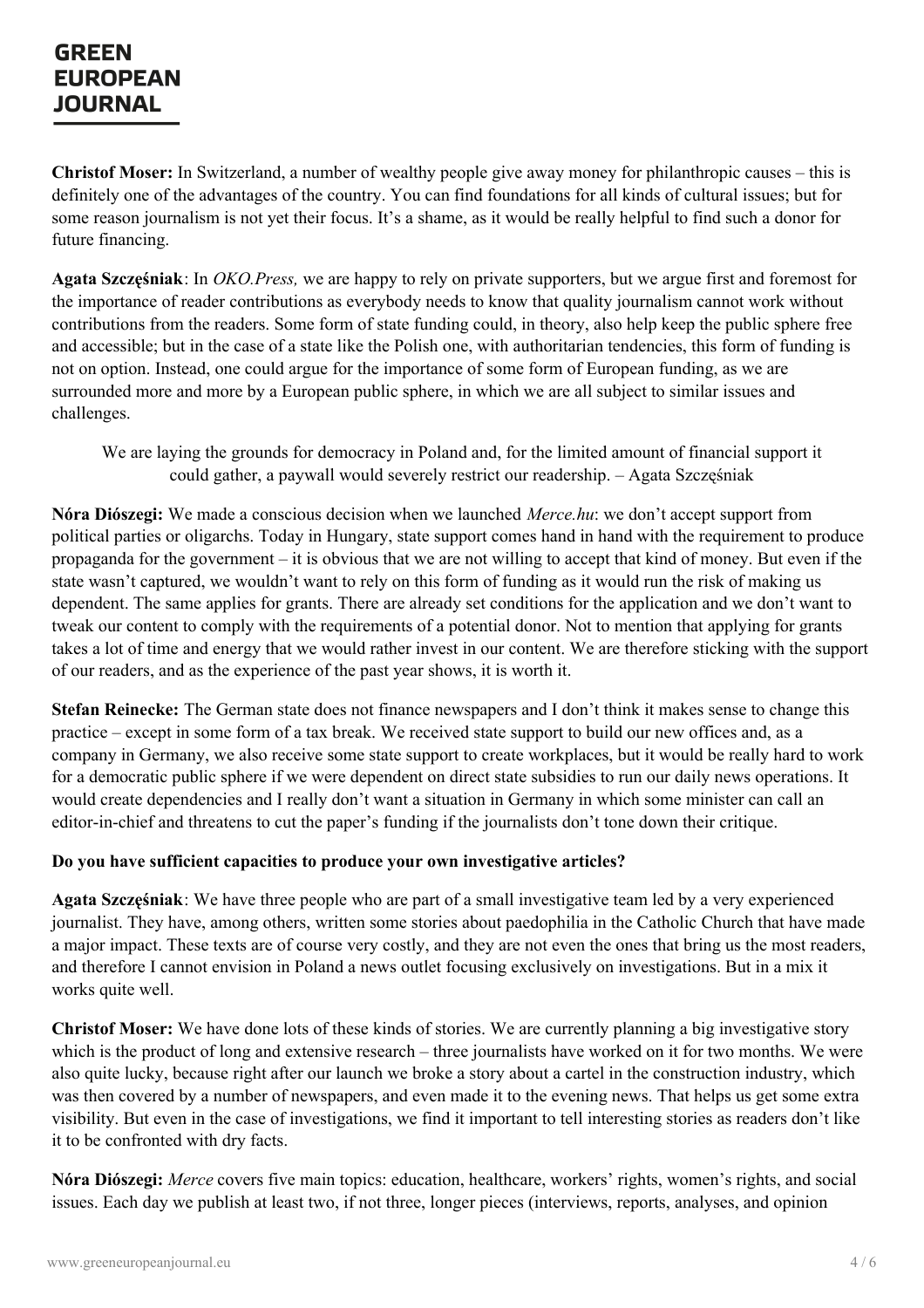pieces) besides our short stories, but we are still having problems when it comes to traveling to faraway places to produce reports about the situation on the ground. We hope to improve this in the future.

However, we don't have investigative stories and they also wouldn't really fit into our profile. *Merce* is trying to tell the stories of those affected by societal problems and inequalities, as well as trying to find solutions to them. We don't have the capacity to spend months on acquiring some buried documents, while there is a constant need to cover what is happening in the country on a daily basis. Fortunately, there are some high-quality investigative outlets in the country that are capable of doing that kind of job, while we can focus on our own tasks.

Today in Hungary, state support comes hand in hand with the requirement to produce propaganda for the government. – Nóra Diószegi

#### What are the biggest threats to the survival of independent journalism in your country? Do they come from **politics or from the economy?**

**Agata Szczęśniak**: Both, and many others. We don't have the kind of situation that journalists in Turkey have to encounter. Polish journalists don't fall prey to physical violence, but still politicians can build huge obstacles for our work. There are also serious economic problems, which mainly affect freelance journalists who are paid per article delivered – they don't have the time to work three or four days on a story if they want to make a living. That's why we need new ways of financing journalism.

Fortunately, *OKO.press* has managed to grow, even in this situation. Now, we are publishing eight to ten articles a day, while a few months ago it was only six. And people keep asking us to cover even more.

**Stefan Reinecke:** For *Taz*, the biggest problem is the digital transformation. If we don't manage to master this radical change in the media landscape, it will lead to the end of our publication. That's the reason why we are trying hard to find ways that will help to keep our organisation, and the spirit of our publication, active on the internet.

**Nóra Diószegi:** Today in Hungary, any news outlet that is critical of the government runs the risk of being shut down or pressured into giving up by the government. Besides this, there are a number of other issues that we are facing on a daily basis, such as the changing reading habits of the audiences, the constant race with fake news, or the dependence on social networks. As most of our readers find our articles on Facebook, every minor change in the algorithm can be felt in our readership numbers. In this sense, our biggest challenge is how to build a reader base that can reliably and sustainably support our publication.

**Christof Moser:** In Switzerland, there is no political pressure on the media – at least not in an organised form. Of course, the government has its own press officers who try to prevent us from asking 'naughty' questions, but that's all. In this sense, the biggest threat to media freedom in Switzerland is the market. In an advertisement-driven market, where companies are less and less interested in buying traditional ads, I can imagine that financial interests will try to increase their influence over content production – we can already see things like native advertisement and sponsored contents. This is, of course, good for us, as lots of readers who would otherwise read the legacy media will turn to us for information – but overall, it is a really bad development for the media landscape.